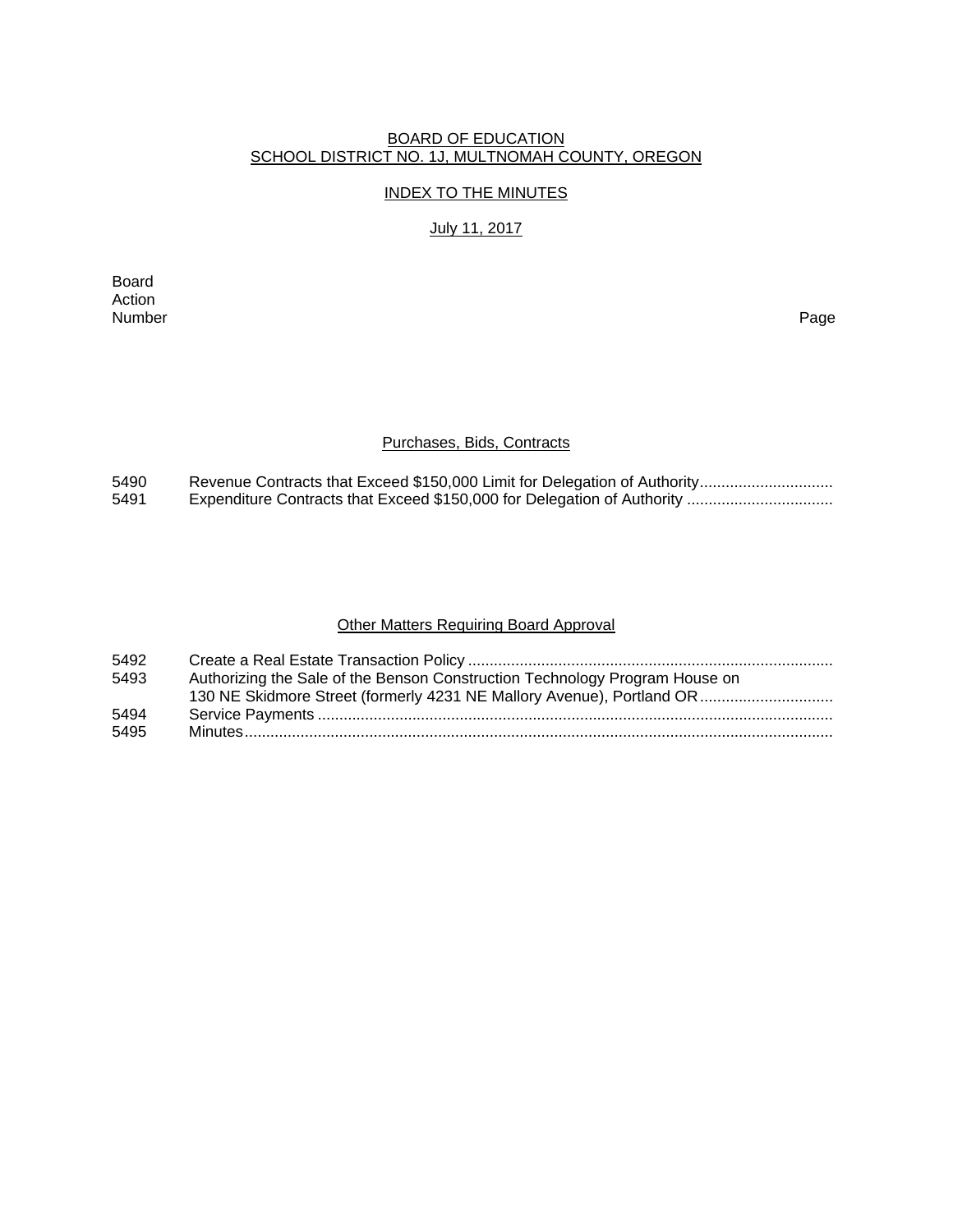## Purchases, Bids, Contracts

The Interim Superintendent RECOMMENDED adoption of the following items:

## Numbers 5490 and 5491

Director Esparza Brown moved and Director Anthony seconded the motion to adopt the above numbered items. The motion was put to a voice vote and passed unanimously. (7-yes, 0-no), with Student Representative Tran voting yes, unofficial.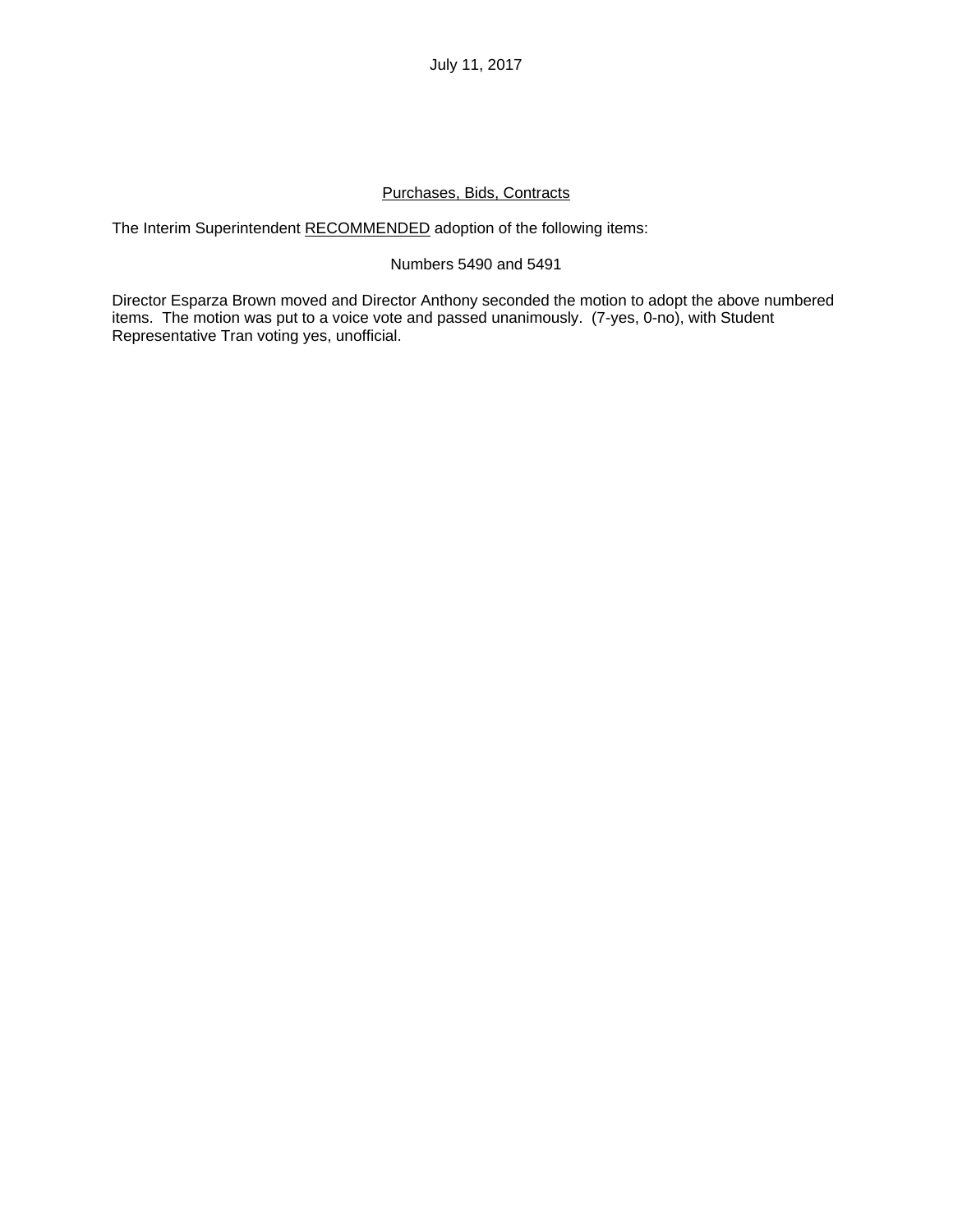### **RESOLUTION No. 5490**

#### Revenue Contracts that Exceed \$150,000 Limit for Delegation of Authority

#### **RECITAL**

Portland Public Schools ("District") Public Contracting Rules PPS-45-0200 ("Authority to Approve District Contracts; Delegation of Authority to Superintendent") requires the Board of Education ("Board") to enter into and approve all contracts, except as otherwise expressly authorized. Contracts exceeding \$150,000 per contractor are listed below.

## **RESOLUTION**

The Superintendent recommends that the Board approve these contracts. The Board accepts this recommendation and by this resolution authorizes the Deputy Clerk to enter into the following agreements.

#### **NEW REVENUE CONTRACTS**

No New Revenue Contracts

#### **NEW INTERGOVERNMENTAL AGREEMENTS / REVENUE ("IGA/Rs")**

| Contractor                          | Contract<br>Term             | <b>Contract Type</b>                                  | <b>Description of Services</b>                                                                                                                                                         | Contract<br>Amount | Responsible<br>Administrator,<br><b>Funding Source</b>       |
|-------------------------------------|------------------------------|-------------------------------------------------------|----------------------------------------------------------------------------------------------------------------------------------------------------------------------------------------|--------------------|--------------------------------------------------------------|
| Infrastructure Finance<br>Authority | 7/1/17<br>through<br>9/30/19 | Intergovernmental<br>Revenue Agreement<br>IGA/R 64639 | Oregon Infrastructure Finance<br>Authority of the Business<br>Development Department will<br>provide a grant to fund seismic<br>rehabilitation in the Grant High<br>School Auditorium. | \$1,500,000        | J. Vincent<br>Dept. 5597<br><b>Fund 438</b><br>Project J0296 |
| Infrastructure Finance<br>Authority | 7/1/17<br>through<br>9/30/19 | Intergovernmental<br>Revenue Agreement<br>IGA/R 64656 | Oregon Infrastructure Finance<br>Authority of the Business<br>Development Department will<br>provide a grant to fund seismic<br>rehabilitation at Lewis<br>Elementary School.          | \$1,500,000        | J. Vincent<br>Dept. 5597<br><b>Fund 438</b><br>Project J0723 |
| Infrastructure Finance<br>Authority | 7/1/17<br>through<br>9/30/19 | Intergovernmental<br>Revenue Agreement<br>IGA/R 64657 | Oregon Infrastructure Finance<br>Authority of the Business<br>Development Department will<br>provide a grant to fund seismic<br>rehabilitation in the Grant High<br>School Gym.        | \$1,500,000        | J. Vincent<br>Dept. 5597<br><b>Fund 438</b><br>Project J0297 |

# **AMENDMENTS TO EXISTING REVENUE CONTRACTS**

No Amendments to Existing Revenue Contracts

*Y. Awwad*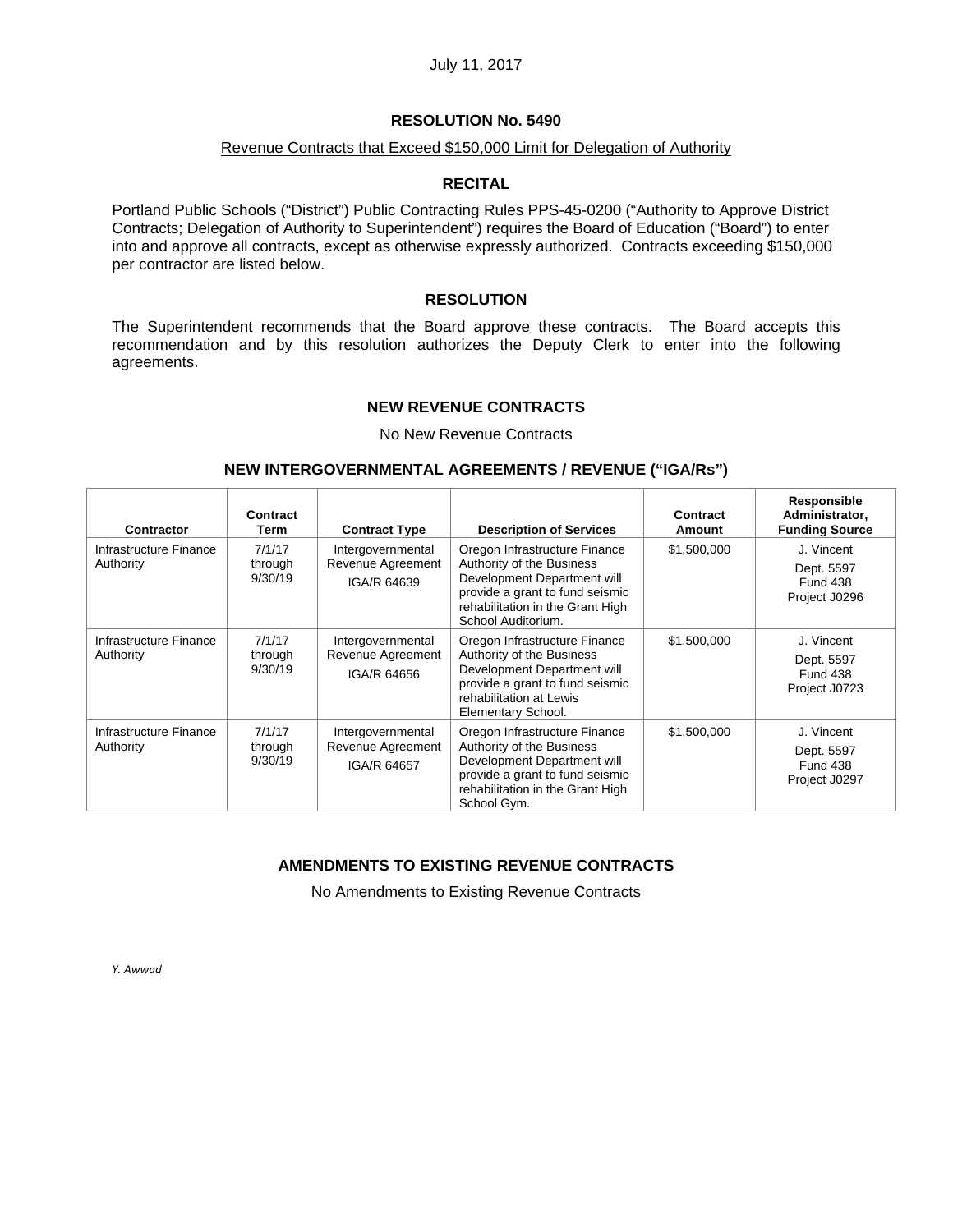## Expenditure Contracts that Exceed \$150,000 for Delegation of Authority

## **RECITAL**

Portland Public Schools ("District") Public Contracting Rules PPS-45-0200 ("Authority to Approve District Contracts; Delegation of Authority to Superintendent") requires the Board of Education ("Board") enter into contracts and approve payment for products, materials, supplies, capital outlay, equipment, and services whenever the total amount exceeds \$150,000 per contract, excepting settlement or real property agreements. Contracts meeting this criterion are listed below.

## **RESOLUTION**

The Superintendent recommends that the Board approve these contracts. The Board accepts this recommendation and by this resolution authorizes the Deputy Clerk to enter into the following agreements.

| <b>Contractor</b>          | Contract<br>Term                  | <b>Contract Type</b>                 | <b>Description of Services</b>                                                                                                                                                                                             | Contract<br><b>Amount</b>                                                                | Responsible<br>Administrator,<br><b>Funding Source</b> |
|----------------------------|-----------------------------------|--------------------------------------|----------------------------------------------------------------------------------------------------------------------------------------------------------------------------------------------------------------------------|------------------------------------------------------------------------------------------|--------------------------------------------------------|
| Albina Head Start          | 8/28/2017<br>through<br>6/14/2018 | <b>Personal Services</b><br>PS 64754 | To provide a program for<br>infants and toddlers in strict<br>compliance with Federal Early<br>Head Start policy and practices.<br>Services provided for 28 infants<br>and toddlers at Madison,<br>Roosevelt and Franklin. | \$250,000                                                                                | A. Lopez<br>Dept. 4306<br><b>Fund 101</b>              |
| Serendipity Center<br>Inc. | 7/12/17<br>through<br>7/11/22     | Master Contract<br><b>MSTR 64781</b> | Provide therapeutic schooling<br>on an as needed basis for<br>students referred by PPS.                                                                                                                                    | Original Term<br>\$200,000<br>\$1,000,000<br>renewed through<br>maximum<br>contract term | V.Truong<br>Dept. 5414<br><b>Fund 101</b>              |
| Catalyst Pathways          | 9/1/17<br>through<br>8/31/18      | <b>Personal Services</b><br>PS 64817 | Design and implement<br>supplemental instructional<br>programs for Title I eligible<br>students enrolled in private<br>schools.<br>RFP 2017-2206                                                                           | \$277,397.50                                                                             | A. Lopez<br>Dept. Varies<br><b>Fund 205</b>            |
| <b>Schetky Northwest</b>   | 7/12/2017                         | Purchase Order<br>PO 137016          | Purchase of three 20-<br>passenger walk on school<br>busses and two 12-passenger<br>busses with wheelchair station.<br>COA 60560                                                                                           | \$372,135                                                                                | J. Vincent<br>Dept. 5560<br><b>Fund 101</b>            |
|                            |                                   |                                      | <b>Administering Contracting</b><br>Agency: Lane County School<br><b>District</b>                                                                                                                                          |                                                                                          |                                                        |

#### **NEW CONTRACTS**

## **NEW INTERGOVERNMENTAL AGREEMENTS ("IGAs")**

No New IGAs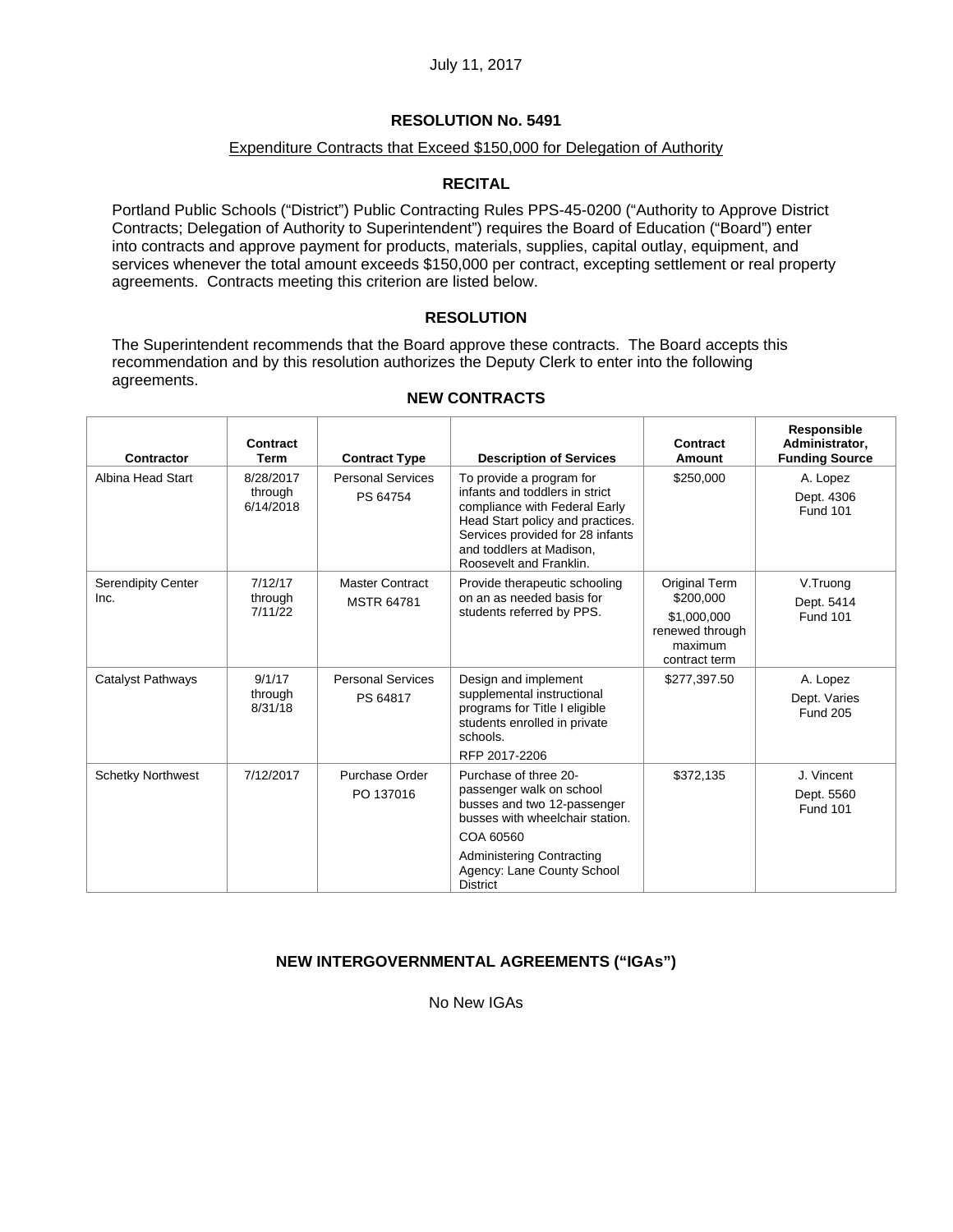# **AMENDMENTS TO EXISTING CONTRACTS**

| Contractor             | Contract<br>Amendment<br>Term     | <b>Contract Type</b>                                | <b>Description of Services</b>                                                                                         | Amendment<br>Amount,<br><b>Contract Total</b> | Responsible<br>Administrator,<br><b>Funding Source</b> |
|------------------------|-----------------------------------|-----------------------------------------------------|------------------------------------------------------------------------------------------------------------------------|-----------------------------------------------|--------------------------------------------------------|
| <b>Relay Resources</b> | 7/12/2017<br>through<br>6/30/2018 | <b>Personal Services</b><br>PS 63126<br>Amendment 1 | Provide rental, laundering and<br>dust check treatment of mop<br>heads and towels for District<br>schools and offices. | \$76,000<br>\$152,000                         | J. Vincent<br>Dept. 5593<br><b>Fund 101</b>            |
|                        |                                   |                                                     | <b>Qualified Rehabilitation Facility</b><br>PPS-45-0410                                                                |                                               |                                                        |

*Y. Awwad*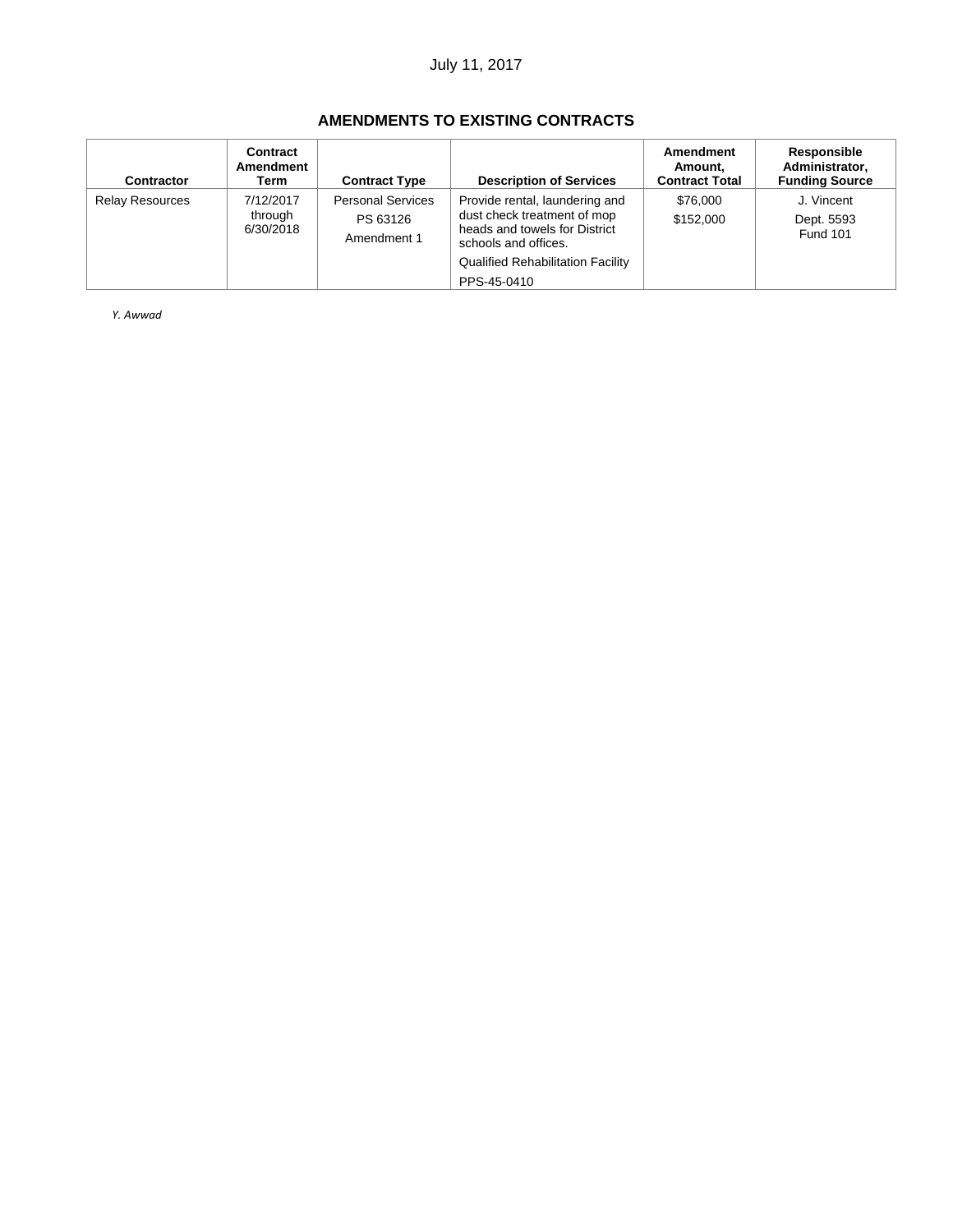## Other Matters Requiring Board Approval

The Interim Superintendent RECOMMENDED adoption of the following items:

## Numbers 5492 through 5495

Director Esparza Brown moved and Director Anthony seconded the motion to adopt Resolutions 5492, 5494 and 5495. The motion was put to a voice vote and passed unanimously (7-yes, 0-no), with Student Representative Tran voting yes, unofficial.

Director Anthony moved and Director Kohnstamm seconded the motion to adopt amended Resolution 5493. The motion was put to a voice vote and passed unanimously (7-yes, 0-no), with Student Representative Tran voting yes, unofficial.

Director Anthony moved and Director Kohnstamm seconded the motion to amend Resolution 5493 by removing resolution number 3. The motion was put to a voice vote and passed unanimously (7-0, 0-no), with Student Representative Tran voting yes, unofficial.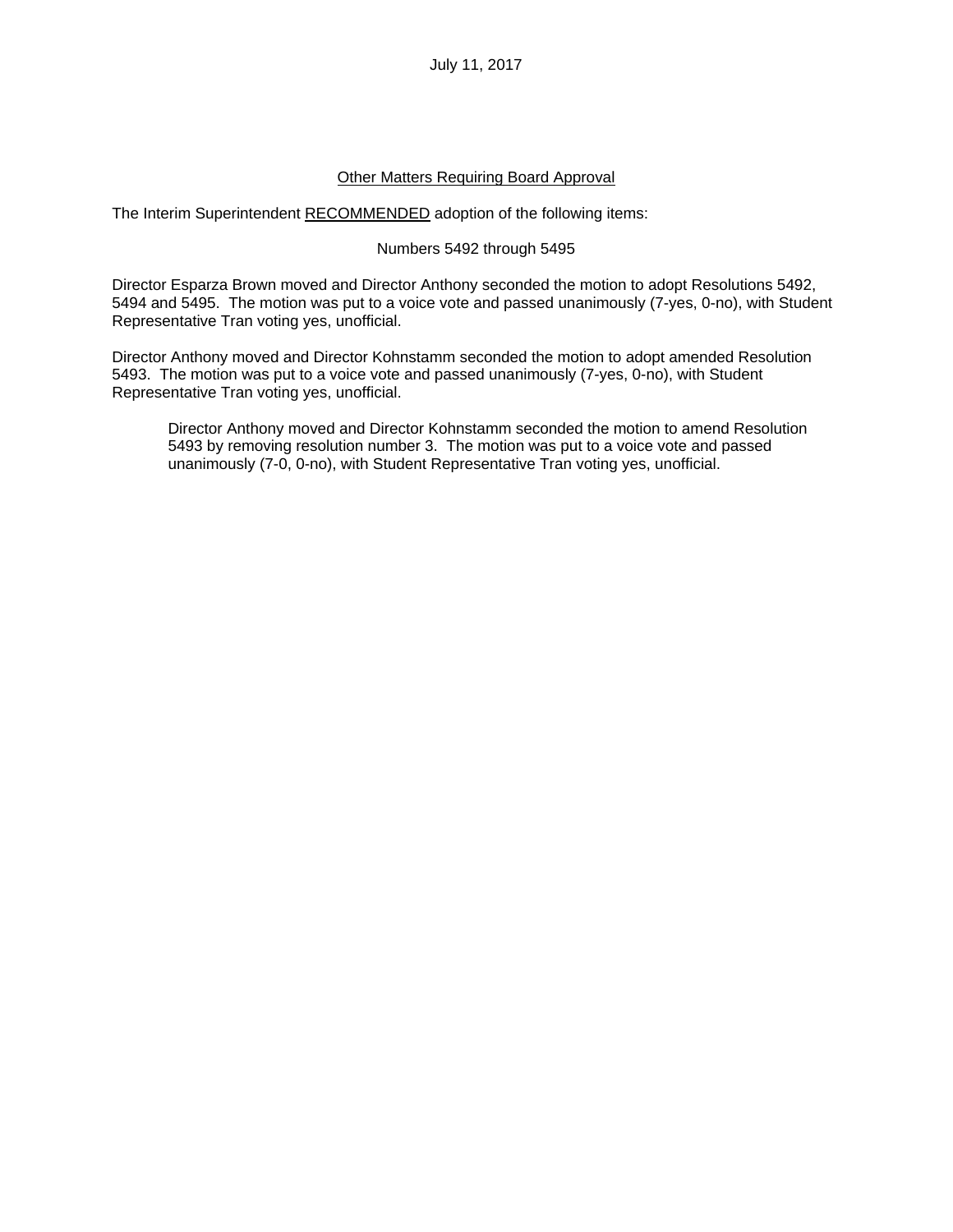#### Create a Real Estate Transaction Policy.

## **RECITALS**

- A. In 1971 the Board adopted a policy for the Disposition of Surplus Real Property that outlines the procedure for the disposal of any real property that is not essential to the District's mission now or in the future.
- B. In 1997 the Board adopted a policy to establish the Public Contracting Rules for the District, and those Rules have been updated on several occasions, most recently in March 2016.
- C. The Public Contracting Rules delegate authority to sign certain revenue and expenditure contracts, not including real estate contracts, to the Superintendent.
- D. The District requires the ongoing ability to purchase, lease, convey, permit, and dedicate real property in a timely manner to adequately and efficiently support the changing enrollment and space requirements.
- E. It has been the common practice of the District for many years to transact real estate contracts, applying the same delegation thresholds as those set out in the Public Contracting Rules:

#### **RESOLUTION**

- 1. All leases, easements, conveyance, and other real estate contracts executed prior to this date are acknowledged and approved by the Board.
- 2. Policy 8.70.041-P is adopted to provide a real estate transaction policy and direct the Superintendent to adopt an Administrative Directive with a specific process for such real estate transactions.

*J. Vincent / S. King*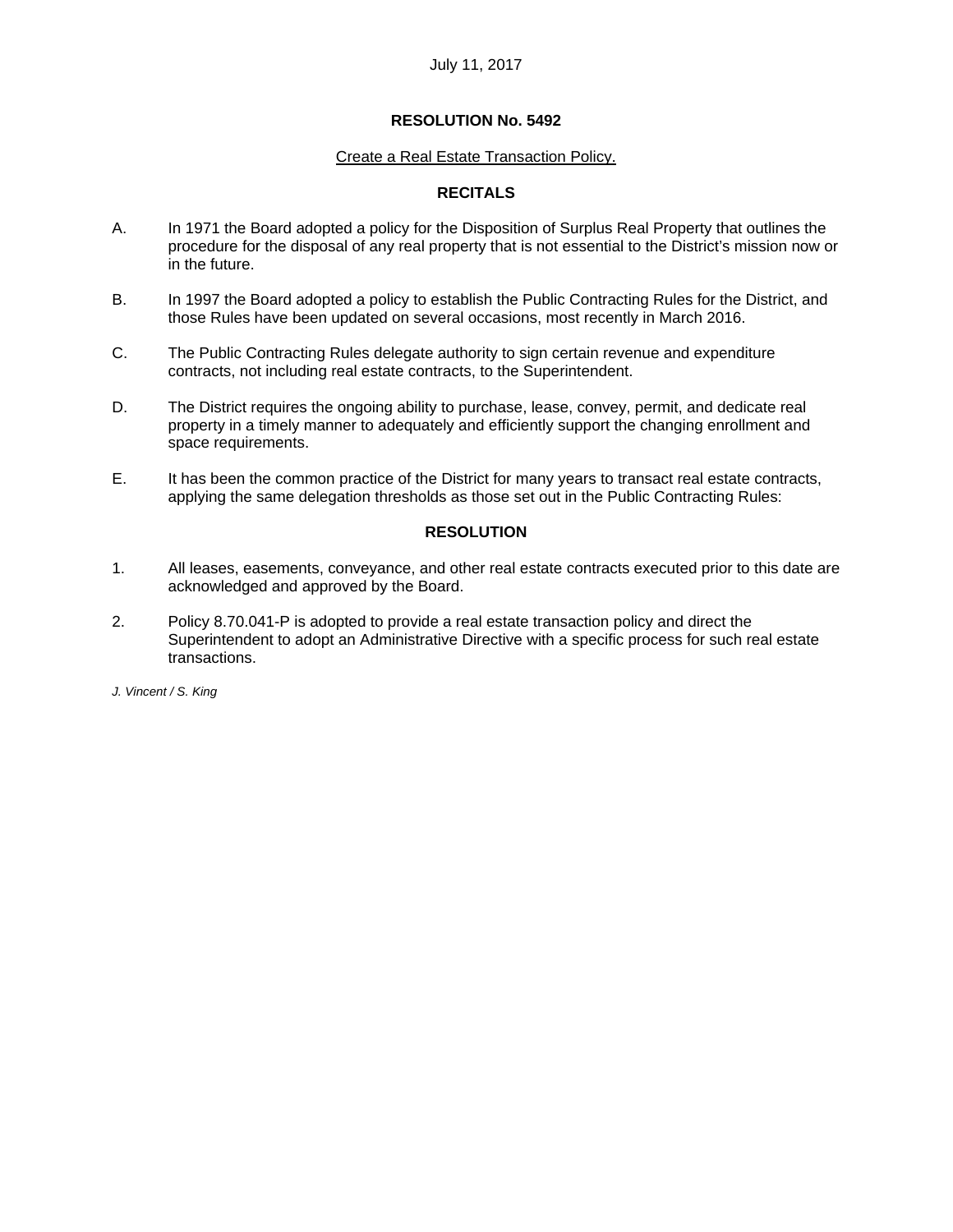#### Authorizing the Sale of the Benson Construction Technology Program House on 130 NE Skidmore Street (formerly 4231 NE Mallory Avenue), Portland OR

## **RECITALS**

- A. On October 27, 2008, by way of Resolution No. 3993, the Board of Education ("Board") declared the property consisting of two lots at 4225 and 4231 NE Mallory Avenue, Portland, Oregon 97211 ("Site") surplus for the purpose of building homes by the Benson Polytechnic High School Construction Technology Program ("Benson Program").
- B. The Benson Program offers training in residential home construction to Benson Polytechnic HS students through the design and hands-on participation in the construction of a complete home.
- C. In June 2017, the Benson Program completed the construction of a single family residence on the second of two lots on this Site.
- D. The home was listed by the District with a licensed real estate broker June 5, 2017, for a list price of for six hundred and fifty thousand dollars (\$650,000).
- E. The District received a purchase offer of six hundred and fifty five thousand dollars (\$655,000) on June 14, 2017. The offer is subject to Board approval of the sale and final approval of the purchaser's financing.

## **RESOLUTION**

- 1. The Board hereby authorizes the Deputy Clerk to enter into and execute a purchase-sale agreement and other required sale documents in a form approved by District General Counsel for six hundred and fifty five thousand dollars (\$655,000) for the residence and real property located at 130 NE Skidmore Street.
- 2. The Board authorizes the payment of related home staging costs, closing costs, and realtor fees.

*J. Vincent / S. King* 

#### **RESOLUTION No. 5494**

#### Service Payments

The Board of Education approves the following service payments:

| Payee                | <b>Description</b> | <b>Period</b> | Amount     |
|----------------------|--------------------|---------------|------------|
| Oregon School Boards | Annual Dues        | 2017-2018     | \$3,200.00 |
| Association          |                    |               |            |